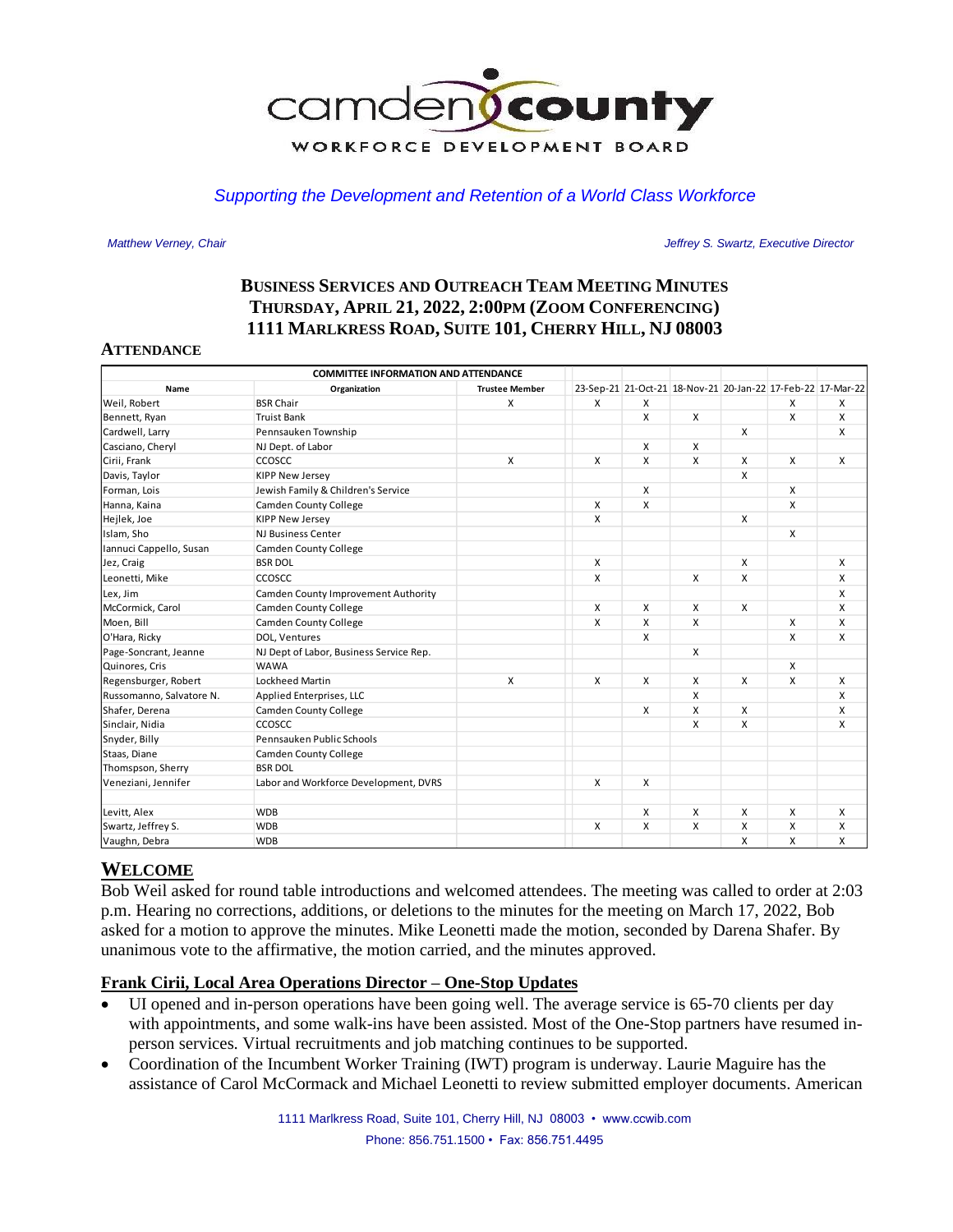Flux was slated to start the program but there is a requirement of Selective Service Registration for participants and several American Flux principals were not in compliance. American Flux's IWT training status is on hold until those registration issues are resolved. The conglomerate of ShopRite stores will now be the first cohort to participate in the upskilling program set to commence in the next several weeks. IWT is grand-funding set aside to assist local small to mid-size businesses affected by Covid to upskill their labor force, to aid in employee retention to stimulate promotion and allow for new hires. There is a 20%- 30% match component dependent on the size of the business, where the employer pays for the hours the employees attend training, but not for the training itself, which is provided by Camden County College.

• The One-Stop is moving to partner with the Camden County Library System, starting by encouraging the library to be represented at the BSOT Committee meetings. The library system has been creating small business incubators in areas of target populations, loaning business-related equipment, and aiding in business start-up services. The One-Stop is seeking approval from the DOL to use TANF/SNAP grant funds to purchase Chromebooks which will then be available for loan to clients at the libraries for the purposes of access to online education, and resumé creation for job searches.

### **Sherry Thompson, NJ DOL, Business Services**

Sherry stated that there were virtual recruitment events at Catelli Brothers in Collingswood (124 people registered, 10 showed) and she hosted a regional recruitment event at Amazon, which 76 people attended. Center of Family Services will hold an event in the upcoming week and Amazon will hold another event for regional openings on May 3, 2022, and another in June. Amazon openings fluctuate, but they currently have a recruitment need at the Penns Grove facility that did not exist in April. The facility in Bellmawr rarely has openings. Amazon posts new jobs on Friday evenings and encourages people to create an account profile on the Amazon website for recruitment event registrations and to expedite applications for positions posted at their desired work location.

#### **Irene Perez, DVRS**

- Irene stated the mission of the DVRS was to assist disabled individuals to obtain and maintain employment. DVRS provides OJT, assistive devices, job support, and offers disability etiquette presentations. Disability Etiquette Certifications can be earned by businesses that attend the presentations.
- Irene has been working on summer youth employment with CVS, which is currently doing direct hires. CVS hires youth aged 16 and up. She held an information session with PSE&G, which is currently seeking to diversify its workforce and fill positions for "clean" jobs, and she is looking into jobs with the Federal government which is hiring youth aged 16 and up. She noted that information session attendance has been low. She held an information presentation in Monmouth County, which included employers with locations in Camden County who are looking to hire individuals with disability and are interested in earning the disability etiquette certification. An invitation to the June "PTSD in the Workplace" event at the Camden County Boathouse was extended to Irene to attend or participate as a resource. Joe Hejlek, Kipp School, inquired about Summer internships for disabled high school students. Irene stated that if the prospective student has a case open with the DVR, the students will be connected to approved vendors who have been given grant to provide employment for 8 weeks. She will follow up with Kipp School on opportunities available for their disabled students.

## **Jeffrey S. Swartz, WDB – Regional Activities**

- **2022 Cohort, Information Sessions, ACE Training Initiative**  Jeff reported the ACE Training Initiative 2022 cohort has started at Camden County College. The Line School (Physical Abilities School) will start shortly in Egg Harbor Township with approximately 24-25 students. The program grant is for 3 years. While classes have started at Camden County, interested parties can be referred to Atlantic County, where classes have not yet started.
- The Literacy Committee will host a Youth Job Fair at the Clementon Fire Hall on May4, 2022 from 3:00pm to 6:00pm. The job fair, sponsored by Ravitz ShopRite, is geared toward young people aged 16-21. The Camden County One-Stop, Truist Bank, other employers, and resources for literacy and career services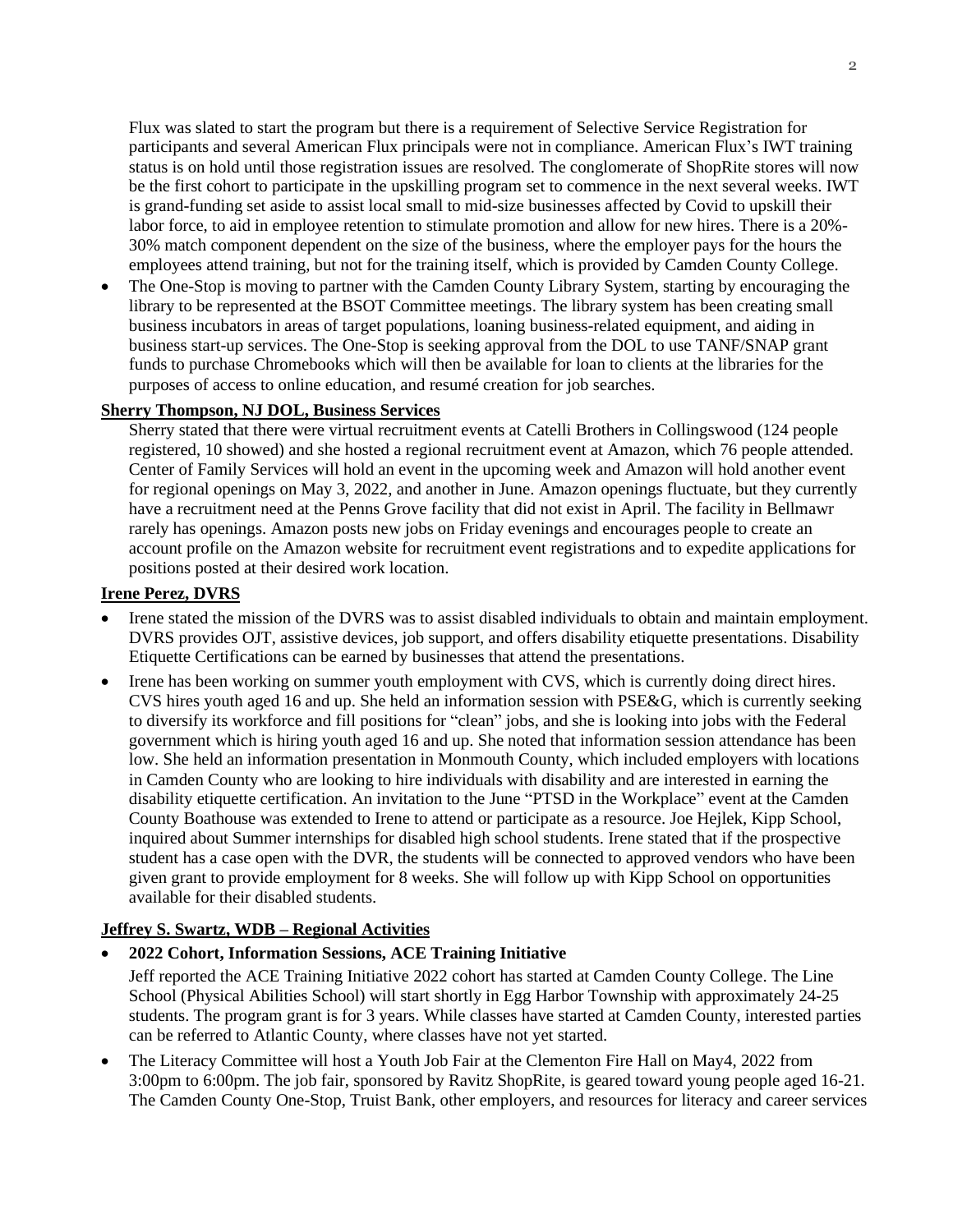will attend. Alex Levitt can provide information regarding attendance or participation upon request by email a[t receptionist@ccwib.com.](mailto:receptionist@ccwib.com)

### • **Summer Youth Employment Program**

The Summer Youth Employment Program has been awarded approximately \$156,000 in funding to provide employment opportunities for 45 county resident youth aged 16-24. The program offers a stipend for one week of an educational component and then for seven weeks of employment for youth participants. The first week of the summer program entails one week of work readiness training, followed by 7 weeks of work experience. A stipend will be paid at a rate \$15.00 per hour for 23.5 hours per week. A participating employer may schedule additional work hours at their own expense.

## • **May Event at Stockton College – Area HS's and Wind/Energy Industry.**

The Southern NJ Energy Partnership will host an event at Stockton College in Atlantic City on May 18th to promote career opportunities in wind energy in the southern part of NJ, where turbine and wind energy farms will be concentrated. Several high schools will be invited to create an awareness to the industry.

### • **White Paper**

Through the Operations Committee, the Camden County Workforce Board will publish a White Paper outlining the methods used by the entire One-Stop organization to successfully continue offering services to customers, adapting functions to assist individuals both in person and virtually during the COVID pandemic. The project, led by Gregg DeBaere and Bob Regensberger, will be uploaded to the Camden County Workforce Development Board website once final edits and signatures are completed.

## • **Camden Works**

A scheduled meeting was canceled, but for the period ending at the end of March, 761 people are in their database. Of the 761 people, 634 are Camden City residents and 288 are partner placements. Of 634 Camden residents, 392 are viable for employment. To date, over 350 people have been placed with employment, well over 500 people with One-Stop included.

#### • **GSETA/SETC Updates** The Planning Committee is working on a virtual conference in October.

• **High School Outreach, Summer Youth Employment and ACE enrollment** Outreach will continue for the Summer Youth Program and future job fairs.

## **UPDATES**

Bob Weil mentioned the job fair at Camden County College on May 3<sup>rd</sup>. He would like to see cross-promotion of the CCC event and the Youth Job Fair in Clementon. The Youth Job Fair flyer will be distributed to committee members and Darena Shafer will pass the flyers at the CCC Spring Career Fair on May 3rd, which will be open to the public. The CCWDB will post the college's Spring Career Fair event information on its social media sites.

## **Mike Leonetti**

• All Risk has reconsidered and expressed interest in Incumbent Worker Training (IWT) program. Mike shared information with them about the program and will arrange a meeting to discuss IWT further.

## **Darena Shafer, Camden County College**

- Camden County College will have in-person Commencement, for the first time in 2 years, on May 13<sup>th</sup>.
- Camden County College Spring Career Fair, in-person on May 3rd. The Career Fair is a community event, open to the public, and will provide information regarding volunteer, internship and employment opportunities. At least 70 organizations will be on campus to promote opportunities and resources.
- Camden County College has a Perkins Grant funded program called Career Exploration which holds events to focus awareness on in-demand careers with less than 2 years of career and technical educational (CTE) training programs. A past presentation, hosted for the Camden Creative Arts High School, was held for audio technology. Students were brought to campus to meet with audio technology professionals to share information and given a campus tour. On May  $17<sup>th</sup>$ , the event will highlight the demand for Spanish-